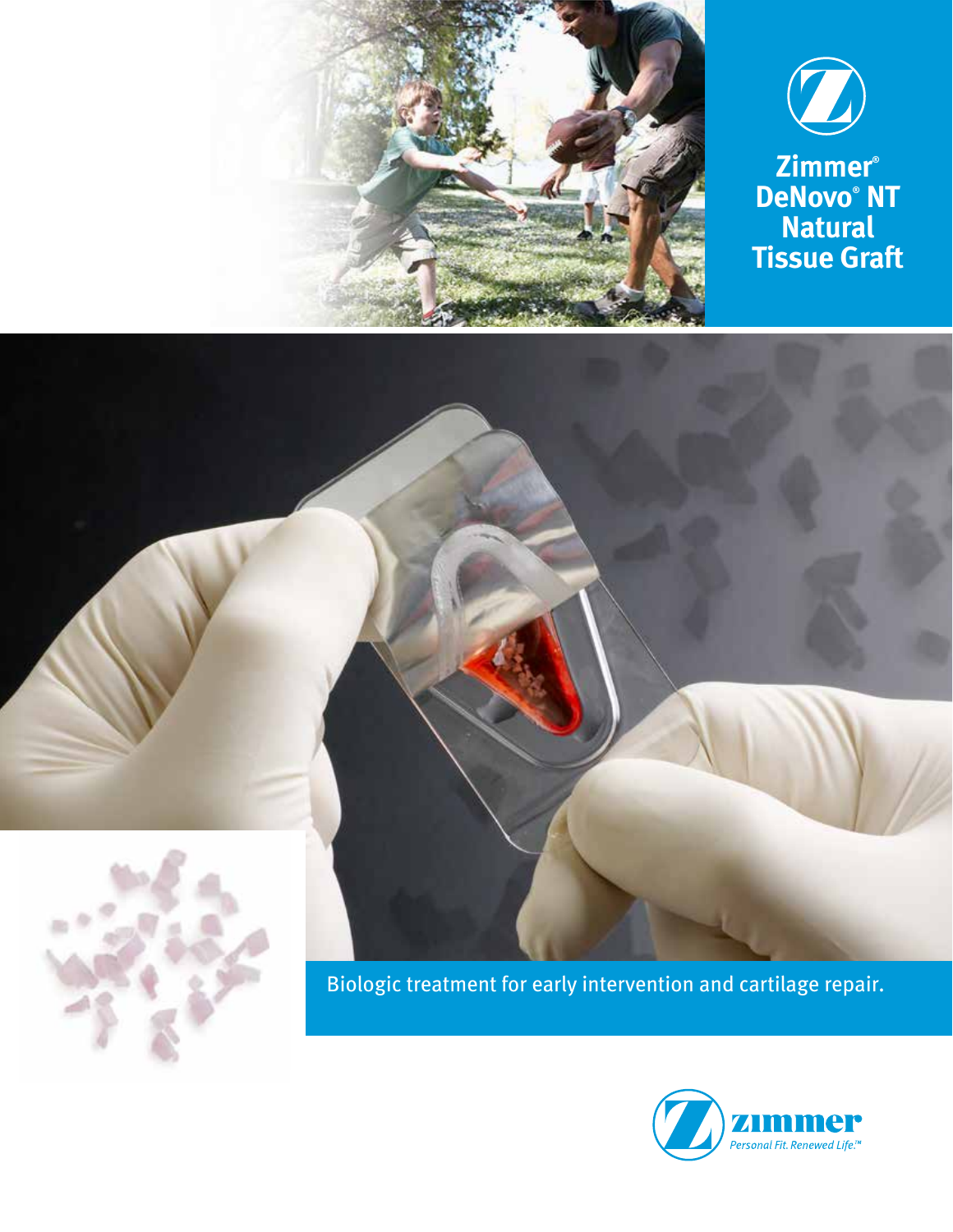# **DeNovo NT Graft – Advancing the Science of Cartilage Repair.**

 *DeNovo* NT Natural Tissue Graft is a juvenile cartilaginous allograft tissue intended to provide surgeons with an earlyintervention option for the repair of articular cartilage in a wide range of anatomic focal cartilage defects. It offers a single-stage procedure with fibrin fixation that eliminates the need for harvesting a periosteal flap. With *DeNovo* NT Graft, Zimmer demonstrates its commitment to leadership in providing surgeons – and their patients – with a complete continuum of joint care.

### **Juvenile Cartilage Tissue**

*DeNovo* NT Graft consists of scaffold-free living articular cartilage, displaying biochemical properties similar to those of articular cartilage found in young, healthy joints.



Juvenile Cartilage 400X

> Adult Cartilage 400X



## **Cartilage Injury and Treatment**

- Adult articular cartilage has limited capacity for self-repair.1
- Untreated focal defects begin a cycle of cartilage breakdown, arthritic degeneration and ultimately, the need for joint replacement.

*DeNovo* NT Graft offers a simple alternative to focal cartilage defect treatment.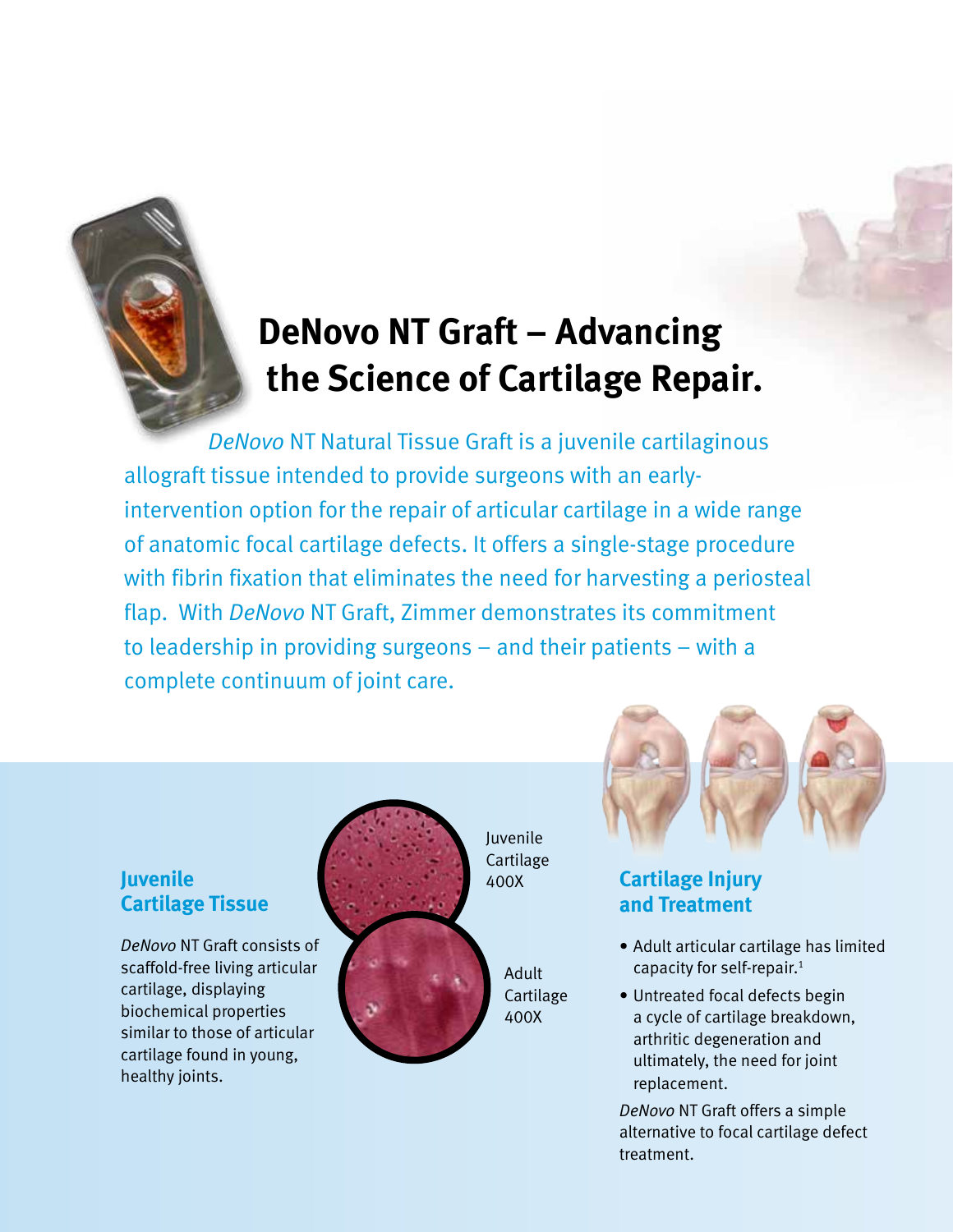



Juvenile bovine cartilage has a significantly higher cell density than adult cartilage (p<0.05), and juvenile bovine chondrocytes have significantly higher proliferation rate than adult chondrocytes (Day 3, p<0.01).

### **Clinical Experience**

- Human clinical experience includes 6 years of implant history and greater than 7,000 grafts.
- *DeNovo* NT Graft has been used to treat focal defects in a wide range of anatomical applications, including:
	- · Knee (i.e., condyle, trochlea, patella, tibial plateau)
	- · Foot and ankle (i.e., talus, MPJ)
	- · Elbow
	- · Shoulder (i.e., humeral head, glenoid)
	- · Hip (i.e., acetabulum, femoral head)
- Clinical trials in both the ankle and knee demonstrate significant improvement in patient reports of pain, function, and activity scores (KOOS, AOFAS, FAAM, and VAS Pain Scale)<sup>2-4</sup>







MRI of 35 year old male with medial talus lesion, preoperative (top) and 6 months after *DeNovo* NT Graft surgery (bottom).

Juvenile chondrocytes synthesize significantly greater amount of GAG than adult chondrocytes (p<0.05). ("GAG" is glycosaminoglycan, a naturally occurring carbohydrate found in cartilage that decreases inflammation and serves as the building blocks of new cartilage.)

Outcome scores in 25 knee patients 24 months following *DeNovo* NT Graft implant. Significant improvement over baseline is seen for pain, symptoms, functions and sports (p<0.05).